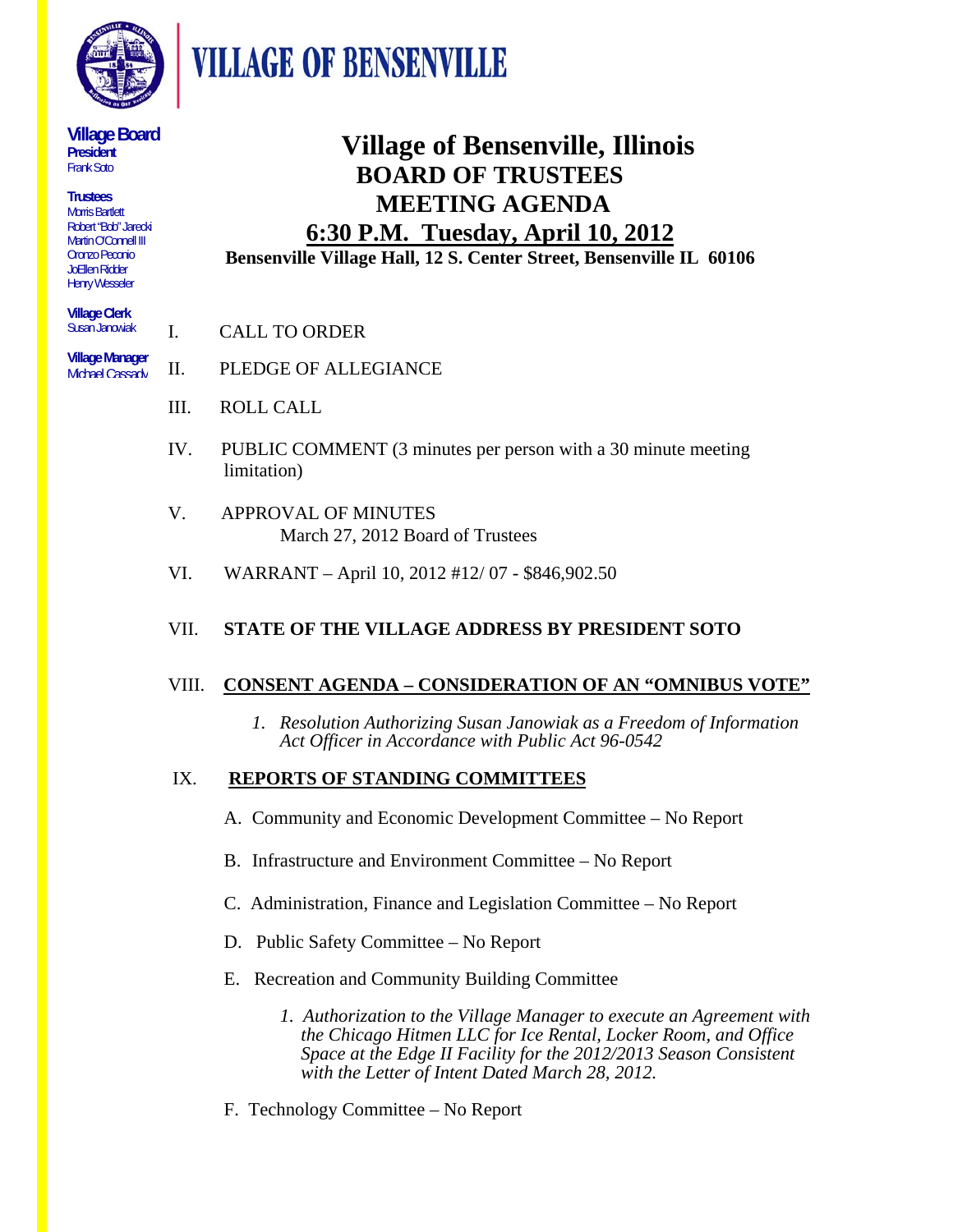- X. INFORMATION ITEMS
	- A. PRESIDENT'S REMARKS
	- B. VILLAGE MANAGER'S REPORT
	- C. VILLAGE ATTORNEY'S REPORT
- XI. UNFINISHED BUSINESS
- XII. NEW BUSINESS
- XIII. EXECUTIVE SESSION
	- A. Review of Executive Session Minutes [5 ILCS 120/2 (C)(21)]
	- B. Personnel [5 ILCS  $120/2(C)(1)$ ]
	- C. Collective Bargaining [5 ILCS 120/2 (C)(2)]
	- D. Property Acquisition [5 ILCS 120/2(C)(5)]
	- E. Litigation [5 ILCS 120/2(C)(11)]
- XIV. MATTERS REFERRED FROM EXECUTIVE SESSION
- XV. ADJOURNMENT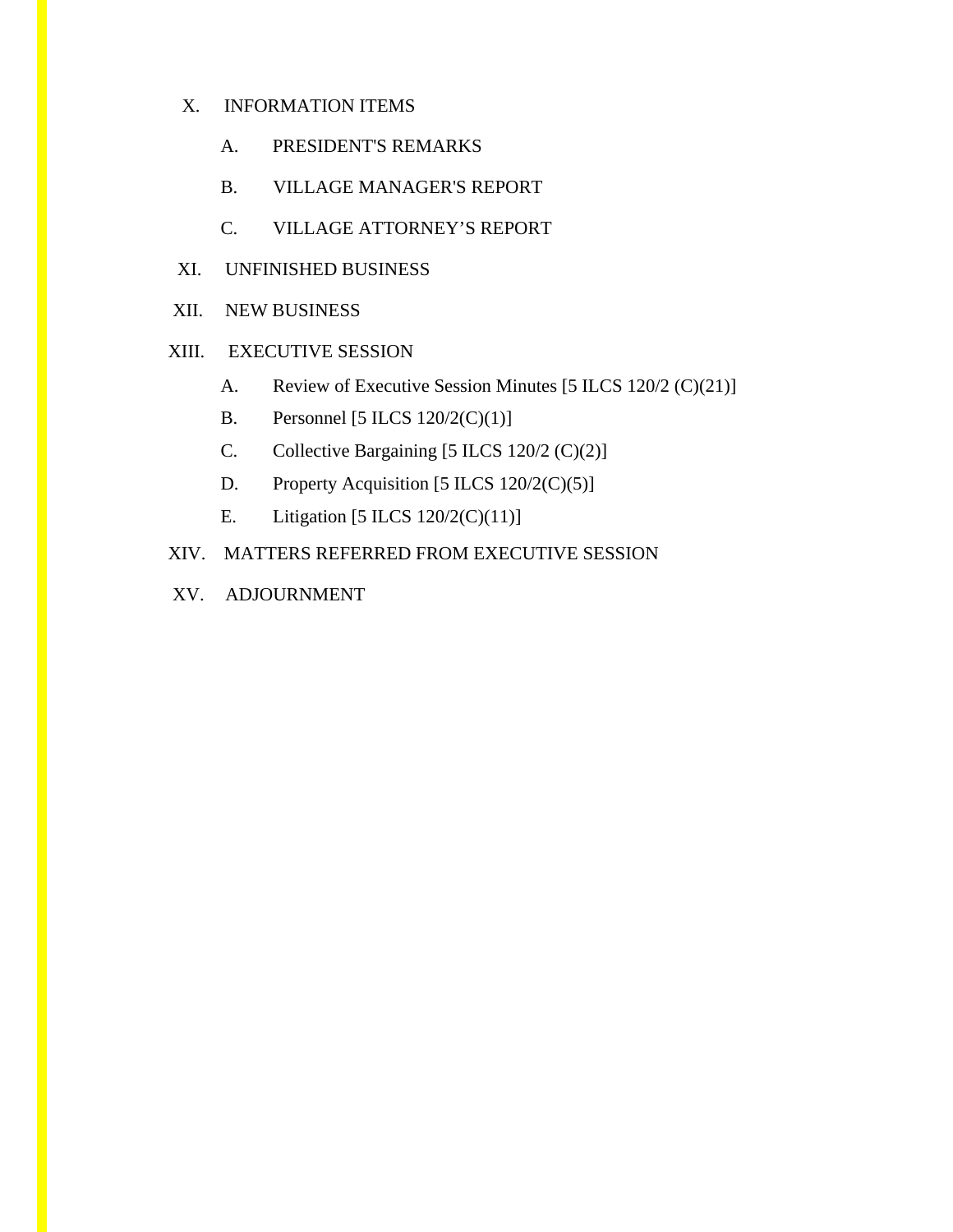## **Village of Bensenville Board Room 12 South Center Street Bensenville, Illinois 60106 Counties of DuPage and Cook**

### **MINUTES OF THE VILLAGE BOARD OF TRUSTEES MEETING March 27, 2012**  $\sim$

| <b>CALL TO ORDER:</b>                 |  | 1. President Soto called the meeting to order at 6:31 p.m.                                                    |
|---------------------------------------|--|---------------------------------------------------------------------------------------------------------------|
| <b>ROLL CALL:</b>                     |  | 2. Upon roll call by Village Clerk, Susan Janowiak, the<br>following Board Members were present:              |
|                                       |  | Bartlett, O'Connell, Ridder, Wesseler                                                                         |
|                                       |  | Absent: Jarecki, Peconio                                                                                      |
|                                       |  | A quorum was present.                                                                                         |
| <b>PUBLIC COMMENT:</b>                |  | There was no public comment.                                                                                  |
| <b>APPROVAL OF</b><br><b>MINUTES:</b> |  | 3. The March 13, 2012 Village Board Meeting minutes were presented.                                           |
| Motion:                               |  | Trustee Ridder made a motion to approve the minutes as<br>presented. Trustee O'Connell seconded the motion.   |
|                                       |  | All were in favor. Motion carried.                                                                            |
| <b>WARRANT NO.</b><br>12/06:          |  | 4. President Soto presented Warrant No. 12/06 in the amount of<br>\$2,252,484.44.                             |
| Motion:                               |  | Trustee O'Connell made a motion to approve the warrant as<br>presented. Trustee Bartlett seconded the motion. |
| <b>ROLL CALL:</b>                     |  | AYES: Bartlett, O'Connell, Ridder, Wesseler                                                                   |
|                                       |  | <b>NAYS: None</b>                                                                                             |
|                                       |  | All were in favor. Motion carried.                                                                            |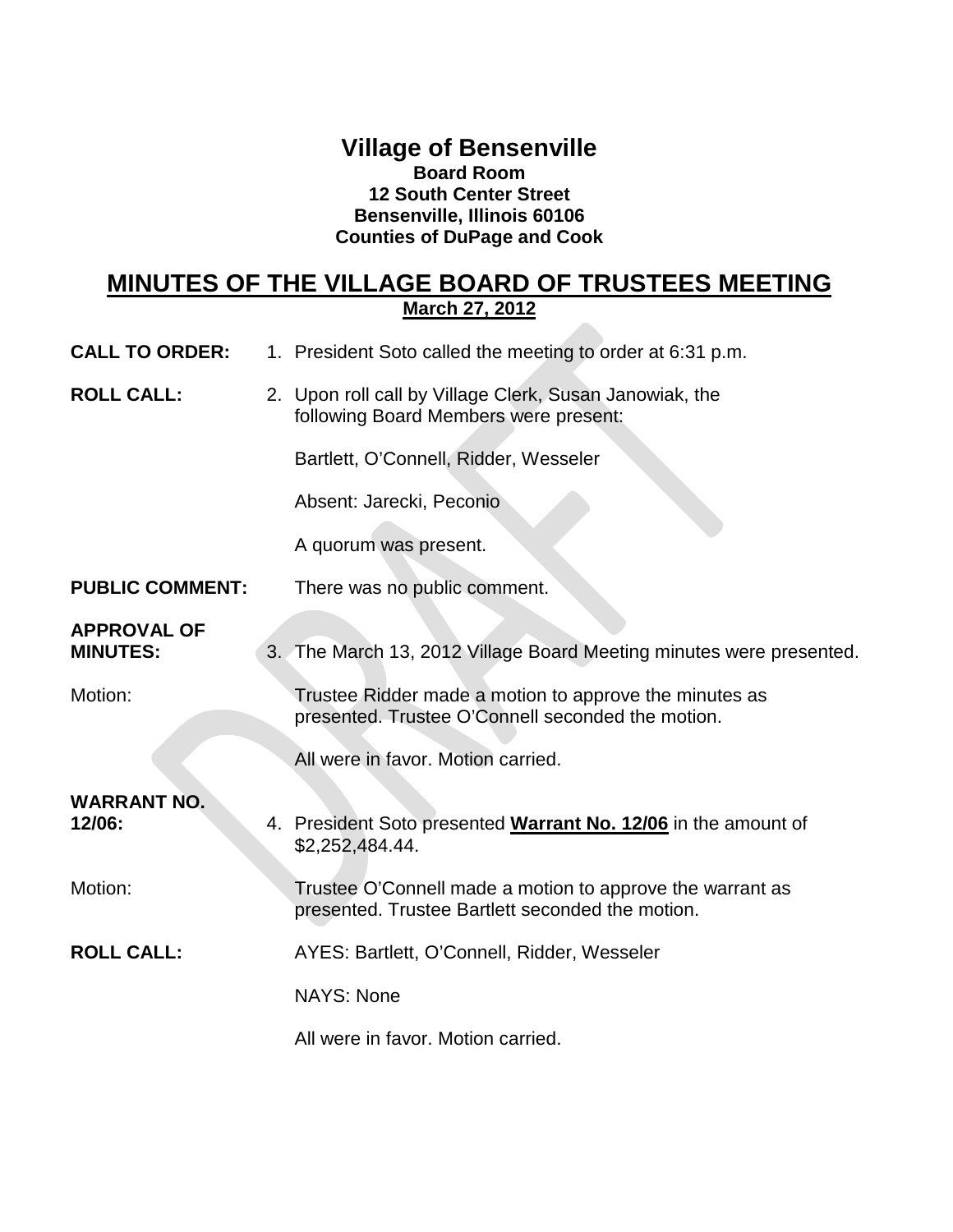| Motion:                                 | 5. Trustee Ridder made a motion to set the Consent Agenda as<br>presented. Trustee Bartlett seconded the motion.                                                                                                                                           |
|-----------------------------------------|------------------------------------------------------------------------------------------------------------------------------------------------------------------------------------------------------------------------------------------------------------|
|                                         | All were in favor. Motion carried.                                                                                                                                                                                                                         |
| <b>Resolution No.</b><br>R-28-2012:     | Resolution Authorizing Continued Engagement of the Baecore<br><b>Group for Certain Services Relating to Technology Solutions for</b><br>an Amount Not to Exceed \$140,005. (Consent Agenda)                                                                |
| <b>Resolution No.</b><br>R-29-2012:     | <b>Resolution Authorizing the Execution of a Contract for</b><br>Demolition Services with DMD Services, Inc. (Consent Agenda)                                                                                                                              |
| <b>Resolution No.</b><br>R-30-2012:     | <b>Resolution Adopting the Emerald Ash Borer (EAB) Management</b><br>Plan. (Consent Agenda)                                                                                                                                                                |
| <b>Ordinance No.</b><br>17-2012:        | An Ordinance Amending the Village Code to Establish a<br><b>Comprehensive Forestry Management Plan. (Consent Agenda)</b>                                                                                                                                   |
| <b>Ordinance No.</b><br><u>18-2012:</u> | An Ordinance Amending Section of Title 8, Chapter 6, Article A<br>"General Wastewater Pretreatment Program" as it Relates to<br><b>Local Limits. (Consent Agenda)</b>                                                                                      |
| Motion:                                 | Trustee Ridder made a motion to approve the Consent Agenda as<br>presented. Trustee Bartlett seconded the motion.                                                                                                                                          |
| <b>ROLL CALL:</b>                       | AYES: Bartlett, O'Connell, Ridder, Wesseler                                                                                                                                                                                                                |
|                                         | <b>NAYS: None</b>                                                                                                                                                                                                                                          |
|                                         | All were in favor. Motion carried.                                                                                                                                                                                                                         |
| <b>Resolution No</b><br>R-31-2012:      | 6. President Soto gave the summarization of the action contemplated in<br>Resolution No. R-31-2012 entitled A Resolution Authorizing the<br>Execution of a Purchase Order with Alaniz Landscape Group,<br>Inc. for the 2012 Parkway Tree Planting Program. |
| Motion:                                 | Trustee Ridder made a motion to approve the resolution as<br>presented. Trustee Bartlett seconded the motion.                                                                                                                                              |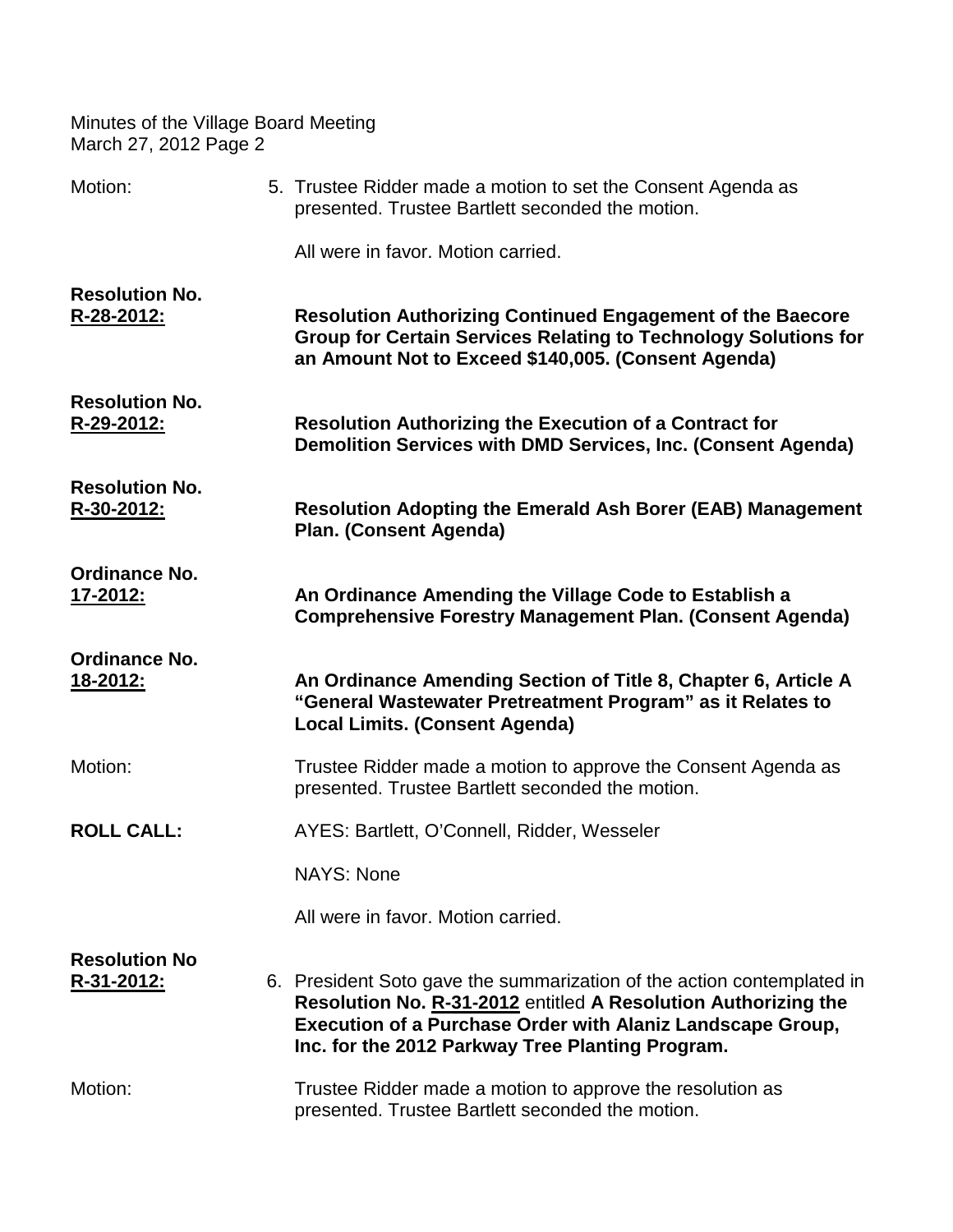| <b>ROLL CALL:</b>                     | AYES: Bartlett, O'Connell, Ridder, Wesseler                                                                                                                                                                                                                 |
|---------------------------------------|-------------------------------------------------------------------------------------------------------------------------------------------------------------------------------------------------------------------------------------------------------------|
|                                       | <b>NAYS: None</b>                                                                                                                                                                                                                                           |
|                                       | All were in favor. Motion carried.                                                                                                                                                                                                                          |
| <b>PRESIDENT'S</b><br><b>REMARKS:</b> |                                                                                                                                                                                                                                                             |
| <b>Resolution No</b><br>R-32-2012:    | 7. President Soto gave the summarization of the action contemplated in<br>Resolution No. R-32-2012 entitled A Resolution Granting the<br>Advice and Consent to the President's Appointment of Joe<br><b>Pisano to the Community Development Commission.</b> |
| Motion:                               | Trustee O'Connell made a motion to approve the resolution as<br>presented. Trustee Ridder seconded the motion.                                                                                                                                              |
| <b>ROLL CALL:</b>                     | AYES: Bartlett, O'Connell, Ridder, Wesseler                                                                                                                                                                                                                 |
|                                       | <b>NAYS: None</b>                                                                                                                                                                                                                                           |
|                                       | All were in favor. Motion carried.                                                                                                                                                                                                                          |
| <b>Resolution No</b><br>R-33-2012:    | 8. President Soto gave the summarization of the action contemplated in<br>Resolution No. R-33-2012 entitled A Resolution Granting the<br>Advice and Consent to the President's Appointment of Tom<br>Ventura to the Community Development Commission.       |
| Motion:                               | Trustee Wesseler made a motion to approve the resolution as<br>presented. Trustee Bartlett seconded the motion.                                                                                                                                             |
| <b>ROLL CALL:</b>                     | AYES: Bartlett, O'Connell, Ridder, Wesseler                                                                                                                                                                                                                 |
|                                       | <b>NAYS: None</b>                                                                                                                                                                                                                                           |
|                                       | All were in favor. Motion carried.                                                                                                                                                                                                                          |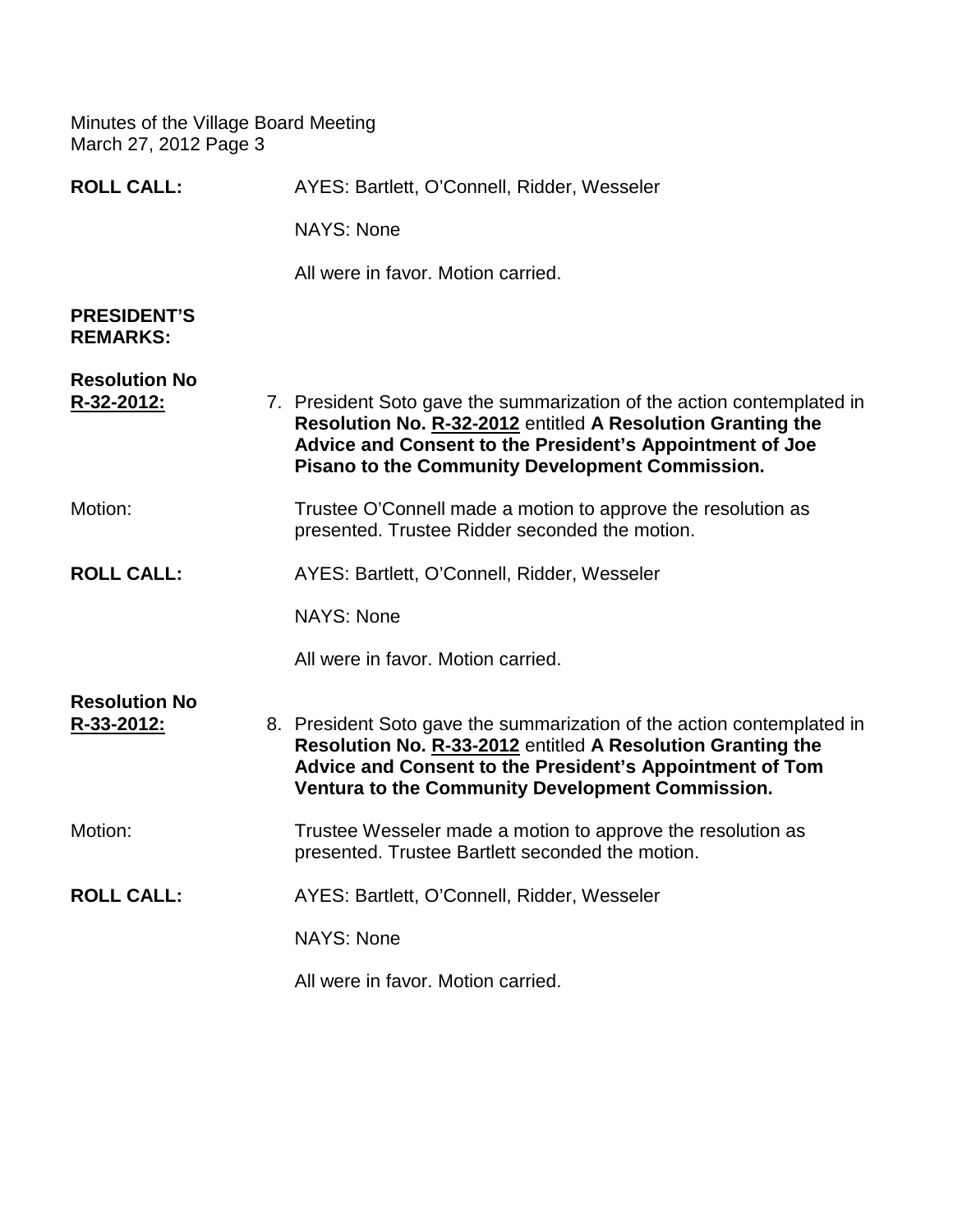| <b>Resolution No</b><br>R-34-2012:          | 9. President Soto gave the summarization of the action contemplated in<br>Resolution No. R-34-2012 entitled A Resolution Granting the<br>Advice and Consent to the President's Appointment of Ron<br>Rowe to the Community Development Commission.                    |
|---------------------------------------------|-----------------------------------------------------------------------------------------------------------------------------------------------------------------------------------------------------------------------------------------------------------------------|
|                                             |                                                                                                                                                                                                                                                                       |
| Motion:                                     | Trustee Ridder made a motion to approve the resolution as<br>presented. Trustee Bartlett seconded the motion.                                                                                                                                                         |
| <b>ROLL CALL:</b>                           | AYES: Bartlett, O'Connell, Ridder, Wesseler                                                                                                                                                                                                                           |
|                                             | <b>NAYS: None</b>                                                                                                                                                                                                                                                     |
|                                             | All were in favor. Motion carried.                                                                                                                                                                                                                                    |
|                                             | President Soto thanked the three re-appointed members for their<br>time served on the Commission and looks forward to working with<br>them in the continued future.                                                                                                   |
|                                             | President Soto announced the Village of Bensenville has been<br>designated as a Tree City USA Community awarded by the National<br>Arbor Day Foundation. President Soto congratulated and thanked<br>Village Staff for their work in regards to receiving this honor. |
| <b>MANAGERS</b><br><b>REPORT:</b>           | Village Manager, Michael Cassady, had no report.                                                                                                                                                                                                                      |
| <b>VILLAGE ATTORNEY'S</b><br><b>REPORT:</b> | Village Attorney, Keith Letsche, had no report.                                                                                                                                                                                                                       |
| UNFINISHED<br><b>BUSINESS:</b>              | There was no unfinished business.                                                                                                                                                                                                                                     |
| <b>NEW BUSINESS:</b>                        | Trustee Bartlett announced that Thursday, March 29, 2012 is<br>Vietnam Veteran's Day and encourages Residents to thank the<br>Veteran's for their time served.                                                                                                        |
| <b>EXECUTIVE</b><br><b>SESSION:</b>         | Village Attorney, Keith Letsche, stated there were no items for<br><b>Executive Session.</b>                                                                                                                                                                          |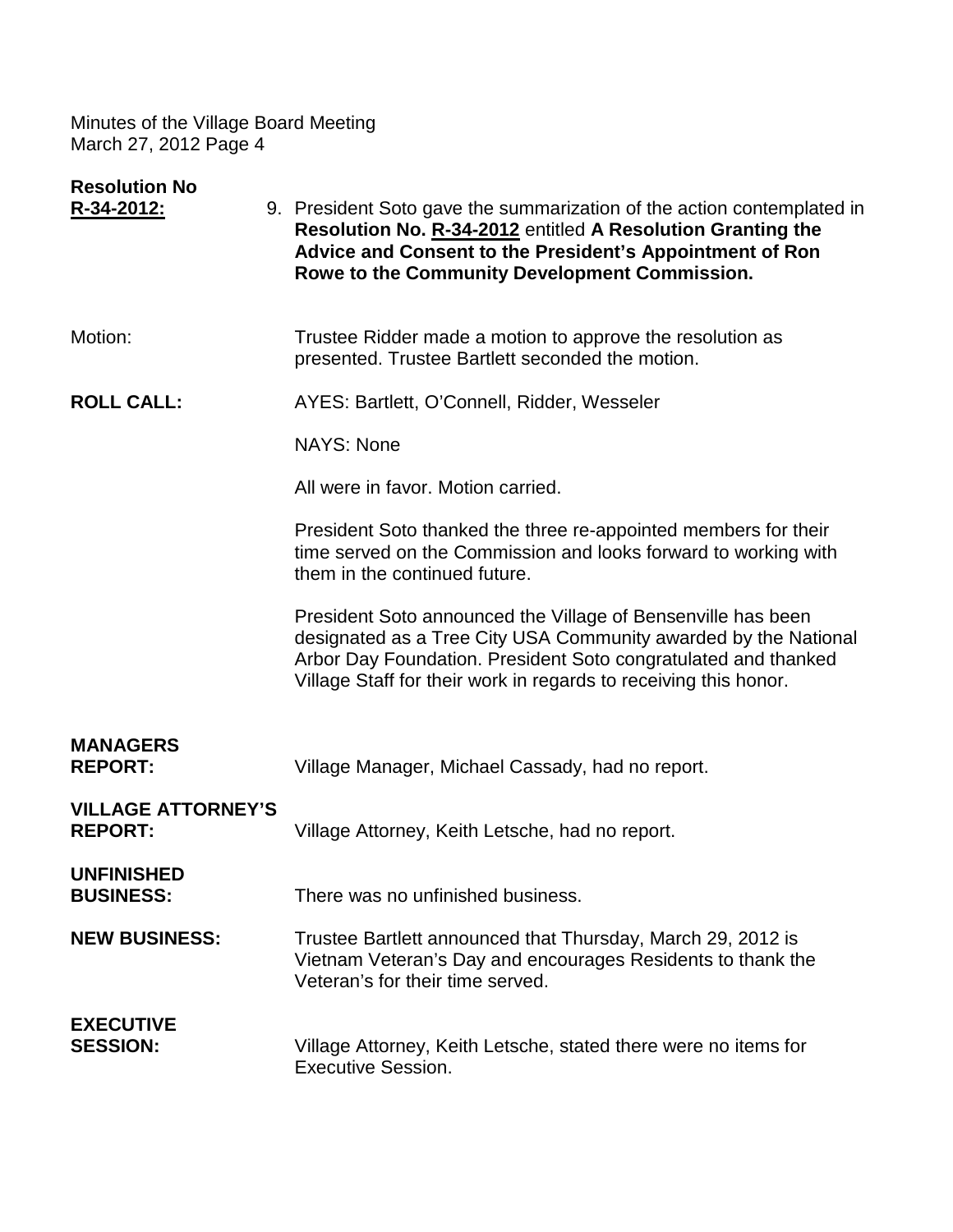**ADJOURNMENT:** Trustee Ridder made a motion to adjourn the meeting. Trustee Bartlett seconded the motion

All were in favor. Motion carried.

President Soto adjourned the meeting at 6:40 p.m.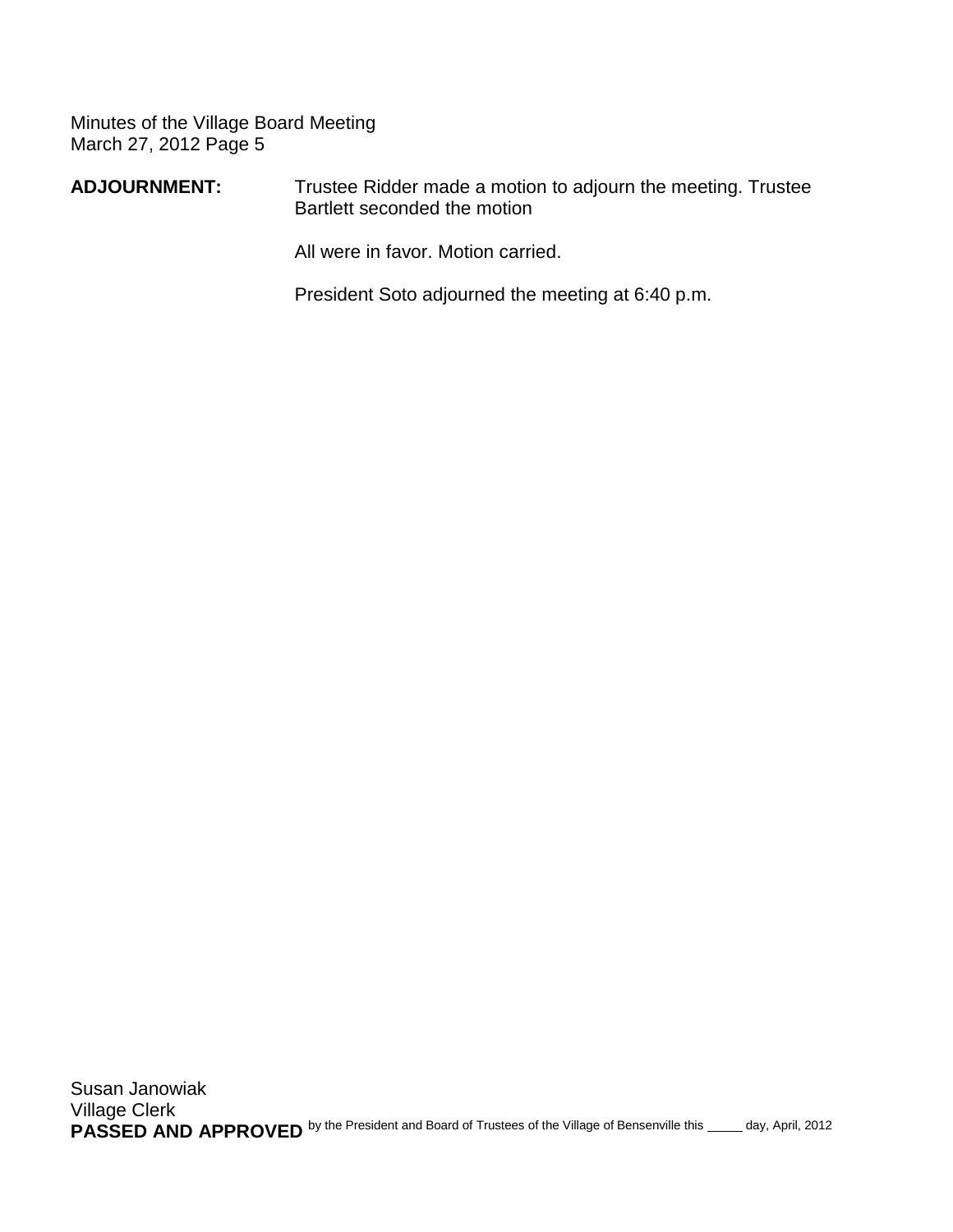# **TYPE:** Presentation **SUBMITTED BY:** Village President **DATE**: 04/05/12

**DESCRIPTION:** 2012 Annual State of the Village Address

# *SUPPORTS THE FOLLOWING APPLICABLE VILLAGE GOALS:*

| <b>COMMITTEE ACTION: N/A</b> |                                                                            |  | <b>DATE: N/A</b>                                                     |
|------------------------------|----------------------------------------------------------------------------|--|----------------------------------------------------------------------|
|                              | X   Quality Customer Oriented Services<br>$ X $ Safe and Beautiful Village |  | X   Major Business/Corporate Center<br>  X   Vibrant Major Corridors |
|                              | $ X $ Financially Sound Village                                            |  | $X \mid$ Enrich the lives of Residents                               |

At the start of the April 10, 2012 Village Board Meeting, Village President Soto will present the 2012 Annual State of the Village Address.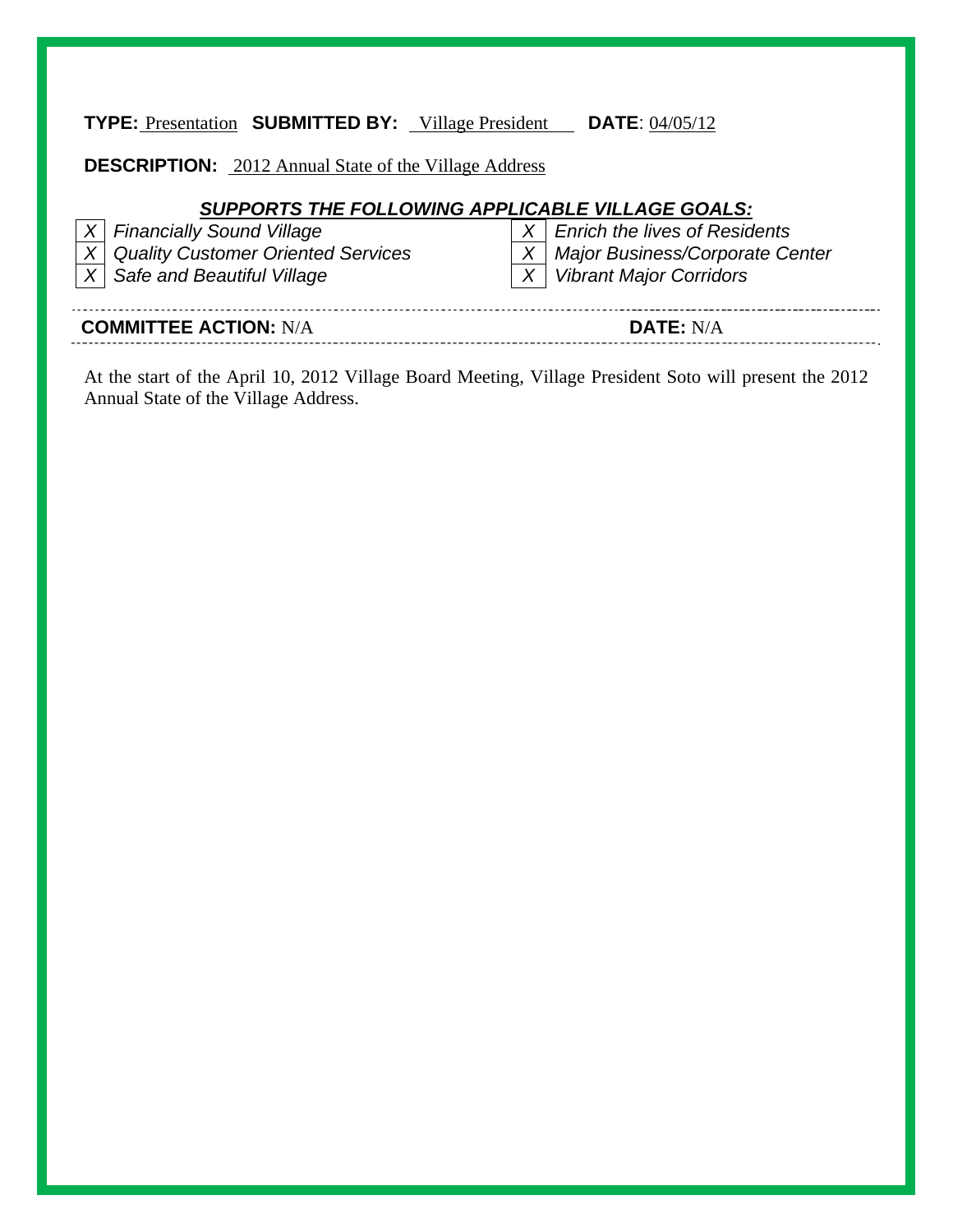## **TYPE:** Resolution **SUBMITTED BY:** Corey Williamsen **DATE**: April 10, 2012

**DESCRIPTION:** Resolution Appointing Susan Janowiak As A Freedom of Information Act Officer in Accordance with Public Act 96-0542.

### *SUPPORTS THE FOLLOWING APPLICABLE VILLAGE GOALS:*

|                                                                          | x   Financially Sound Village          |  | <b>Enrich the lives of Residents</b>   |  |  |
|--------------------------------------------------------------------------|----------------------------------------|--|----------------------------------------|--|--|
|                                                                          | $x$ Quality Customer Oriented Services |  | <b>Major Business/Corporate Center</b> |  |  |
|                                                                          | Safe and Beautiful Village             |  | <b>Vibrant Major Corridors</b>         |  |  |
|                                                                          |                                        |  |                                        |  |  |
| <b>COMMITTEE ACTION:</b> Due to timing and the ministerial nature of the |                                        |  |                                        |  |  |

action this matter was not presented to the Administration, Finance & legislation Committee for review and recommendation. **DATE:** N/A

## **BACKGROUND:**

Public Act 96-0542, which went into effect January 1, 2010, amended the Freedom of Information Act (FOIA) to require that a public body designate one or more officials or employees to act as the body's Freedom of Information officer. Also, the in the same amendment it was a requirement to designate one or more officials and or employees to receive Open Meetings Act training. On April 29, 2011, then Village Clerk, JoEllen Ridder took an Oath of Office as Village Trustee vacating her position as Village Clerk along with vacating her responsibilities as Freedom of Information Officer and as a designated official required to obtain Open Meetings Act training. It was recommended by the Village Attorney to appoint a FOIA Officer to avoid any issue with having only a Deputy FOIA Officer. On February 14, 2012 the Village Board appointed Deputy Village Clerk, Corey Williamsen as the Freedom of Information Officer for the Village per the recommendation of the Village Attorney.

### **KEY ISSUES:**

On March 13, 2012, Susan Janowiak was appointed by the Village Board as Village Clerk and administered the Oath of Office the same evening. Staff has met with the Village Attorney and it has been recommended to appoint Village Clerk, Susan Janowiak as a Freedom of Information Act Officer and designate her as an official required to obtain Open Meetings Act training. It is also the Village Attorney's recommendation to continue having Deputy Village Clerk, Corey Williamsen, serve as a Freedom of Information officer and continue having Village Employee, Mary Rivera, designated to receive Open Meetings Act training for the Village.

## **ALTERNATIVES:**

- Approve the Resolution
- Discretion of the Board

## **RECOMMENDATION:**

Staff recommends approval of the Resolution appointing Village Clerk Susan Janowiak as a FOIA Officer and designating her as an official to receive OMA training.

## **BUDGET IMPACT:**

No impacts in that current officers/staff are being recommended for designation.

## **ACTION REQUIRED:**

Board action on the resolution.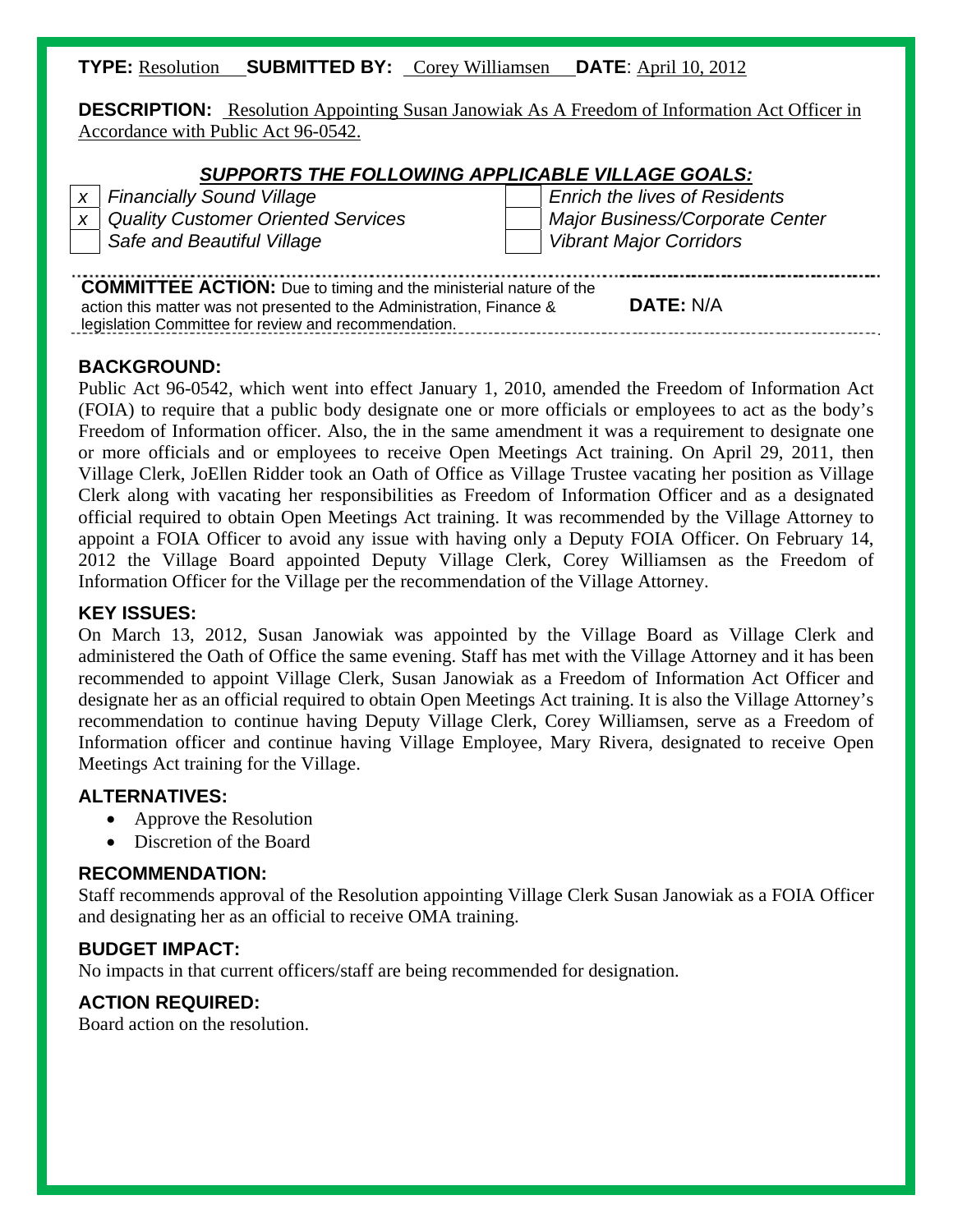## **RESOLUTION NO.**

#### **RESOLUTION APPOINTING SUSAN JANOWIAK AS A FREEDOM OF INFORMATION ACT OFFICER IN ACCORDANCE WITH PUBLIC ACT 96-0542**

WHEREAS, the Village of Bensenville ("Village") is a body politic and corporate, organized and existing to the Illinois Municipal Code, 65 ILCS 5/1-1-1 *et seq*.; and

 WHEREAS, the Village is a "public body" pursuant to Section 1.02 of the Open Meetings Act ("OMA"), 5 ILCS 120/1.02, and Section 2 (a) of the Freedom of Information Act ("FOIA"), 5 ILCS 140/2 (a), and, accordingly, subject to the provisions of those Acts; and

 WHEREAS, effective January 1, 2010, Section 5 of Public Act 96-0542 amends the OMA to require that a public body designate employees, officers or member of the body to receive training on compliance with the OMA and Section 10 of Public Act 96-0542 amends the FOIA to require that a public body designate one or more official or employees to act as the body's Freedom of Information officer; and

WHEREAS, on March 13, 2012 Susan Janowiak was appointed as Village Clerk; and

 WHEREAS, Village Clerk Susan Janowiak be designated respectively as a Freedom of Information Officer for the Village; and

 WHEREAS, Village Clerk Susan Janowiak has duties requiring her regular attendance at or assisting with Village Board of Trustee meeting and therefore should be the Village Officer designated to receive OMA training,

#### **NOW, THEREFORE, BE IT RESOVED BY THE PRESIDENT AND BOARD OF TRUSTEES OF THE VILLAGE OF BENSENVILLE, DUPAGE AND COOK COUNTIES, ILLINOIS, AS FOLLOWS:**

**SECTION 1.** The recitals set above are incorporated herein and made a part hereof.

**SECTION 2.** The Village Clerk is hereby designated and appointed as a Freedom of Information Officer for the Village to exercise all powers and to carry out all duties of that officer as now provided for or as may be hereafter provided for, and Village Clerk Susan Janowiak be designated the Village Officer to receive OMA training;

**SECTION 3.** This Resolution shall take effect immediately upon adoption.

**SECTION 4,** All resolutions, or parts thereof, in conflict with the provisions of this Resolution are, to the extent of such conflict, hereby repealed.

**PASSED AND APPROVED** by the President and Board of Trustees of the Village of Bensenville, Illinois, this 10<sup>th</sup> day of April 2012.

APPROVED:

Frank Soto, Village President

ATTEST

Susan Janowiak, Village Clerk

AYES:

֦

NAYS:

ABSENT: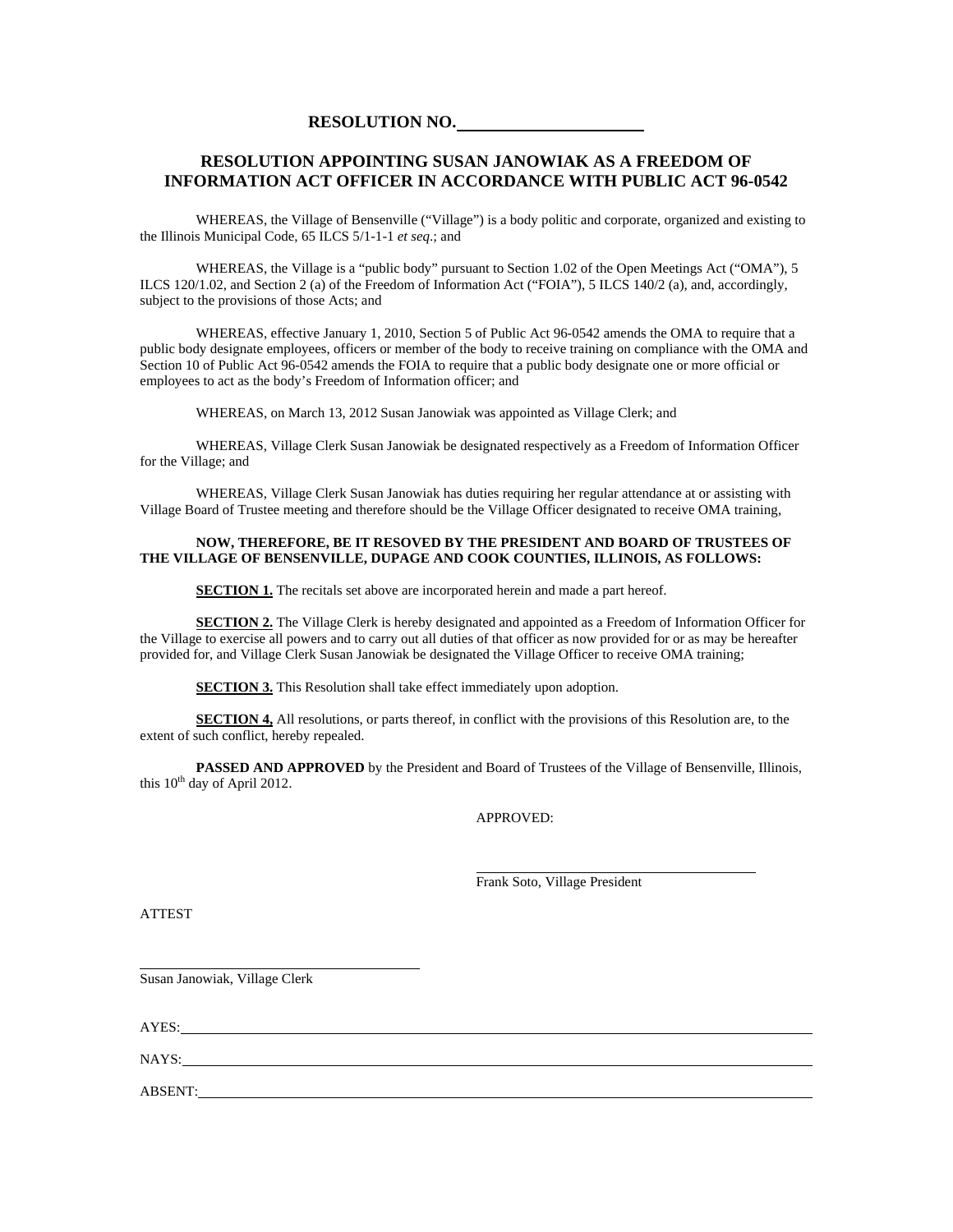| <b>TYPE: Motion</b> | <b>SUBMITTED BY: Gary Thorsen</b> | <b>DATE: Apr.10, 2012</b> |
|---------------------|-----------------------------------|---------------------------|
|---------------------|-----------------------------------|---------------------------|

**DESCRIPTION:** Authorize the Village Manager to draft and execute an Agreement with the Chicago Hitmen LLC for ice rental, locker room and office space at Edge II for the 2012/2013 season consistent with the Letter of Intent dated March 28, 2012.

### *SUPPORTS THE FOLLOWING APPLICABLE VILLAGE GOALS:*



*Financially Sound Village* X  $\vert X \vert$  *Enrich the lives of Residents X* | Quality Customer Oriented Services | | Major Business/Corporate Center *X* Safe and Beautiful Village *View Major Corridors* **Vibrant Major Corridors Vibrant Major Corridors** 

**COMMITTEE ACTION:** Due to the time sensitive nature of this request it is being forwarded directly to the Village Board without consideration by the Recreation and Community Building Committee **DATE:** N/A

### **BACKGROUND:**

Through several attempts to contact the ownership of the Steel Hockey Organization by means of telephone and by letter sent from the Village Attorney, as of this date we have had no verbal or written communication from the Steel regarding a contract Agreement for 2012/2013. A letter was sent to ownership on February 22, 2012 requesting a return of the Agreement to be executed by March 15, if not the tender of the Agreement and all offers by the Village will be withdrawn.

The Agreement for the Steel asks for \$50,000 to be paid as two payments one in September and the other in December, consistent with the arrangement over the past two seasons.

While our requests for commitment from the Steel have been ignored, the Chicago Hitmen LLC hockey organization have executed a letter of intent and have agreed to pay the Village of Bensenville \$100,000 for the 2012/2013 season to be paid in three installments September 15th, November 15th, and December  $15<sup>th</sup>$  2012.

#### **KEY ISSUES:**

Deadline has passed for the Steel to sign the Agreement we need to make a decision whether to risk continuing on with the Steel without a contract, or to sever our relationship with the Steel and contract with the Chicago Hitmen LLC instead for a larger contact amount. The Hitmen have both the NAHL Tier II and NA3HL Tier III Junior Hockey teams, compared to the Tier I Steel team. Time is of the essence, Hitmen need a commitment from the village for the 2012/2013 season or they will have to commit to another facility. This time of year is when all facilities book their rinks for the fall season; waiting any longer will leave them without a place to skate.

#### **ALTERNATIVES:**

- Enter into an Agreement with the Chicago Hitmen LLC for the 2012/2013 season consistent with the letter of intent dated March 28, 2012.
- Continue with the Steel risking them leaving the facility and loss of revenue
- Discretion of the Committee.

#### **RECOMMENDATION:**

Staff recommends approval of the resolution entering into an Agreement with the Chicago Hitmen LLC for the 2012/2013 season consistent with the letter of intent dated March 28, 2012

#### **BUDGET IMPACT:**

Contracting with the Chicago Hitmen would result in a total contract of \$100,000, which is an increase to revenue of \$50,000 from our current arrangement with the Steel.

#### **ACTION REQUIRED:**

Authorize the Village Manager to contract with the Chicago Hitmen LLC for the 2012/2013 season.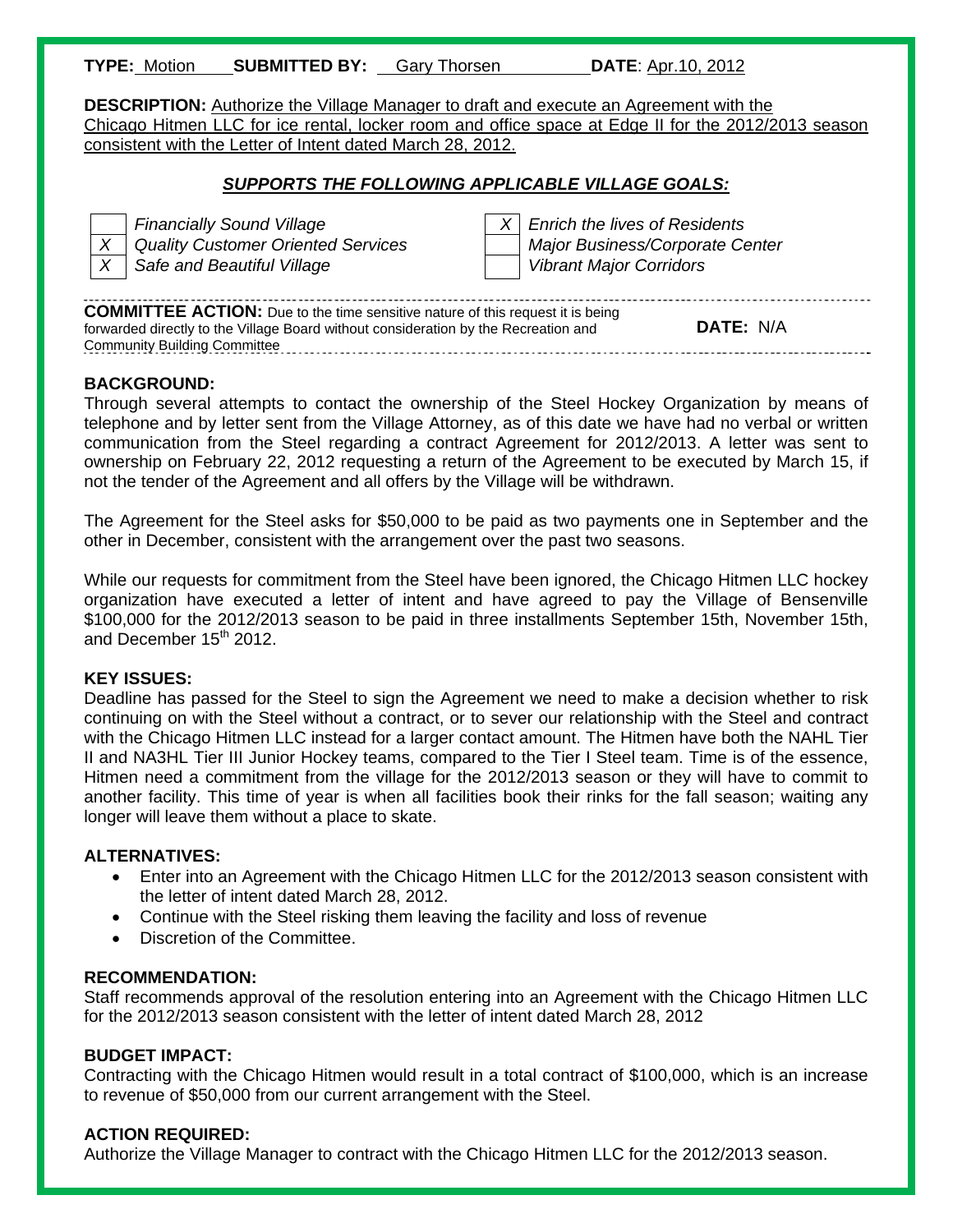

March 28, 2012

The Edge Ice Arena / Village of Bensenville

Gary,

Please consider this as a formal letter of intent to enter into a contractual agreement between the Chicago Hitmen LLC and the Village of Bensenville commencing June 1, 2012 for ice rental, locker room and office space at The Edge Ice Arena on Jefferson St. This would include both the NAHL Tier II and NA3HL Tier III Junior Hockey teams. Ice Rental and facility occupancy details are listed below. Terms of the written contract to be mutually agreed upon. In addition, any contract entered into must meet with NAHL and NA3HL league approval.

The following is a detailed list of ice and facility needs for the Chicago Hitmen NAHL and NA3HL teams for the 2012‐13 season. These are approximations based on this year's schedule. Both teams may require additional ice in the event either team will need to host a home playoff series.

NAHL 22 HOME GAME SLOTS (3 HR BLOCKS)

120 PRACTICE SLOTS (1 HR)

Dedicated Locker Room Space

Office Space

NA3HL 20 HOME GAME SLOTS (2.5 HR BLOCKS)

85 PRACTICE SLOTS (1 HR)

Dedicated Locker Room Space

Office Space